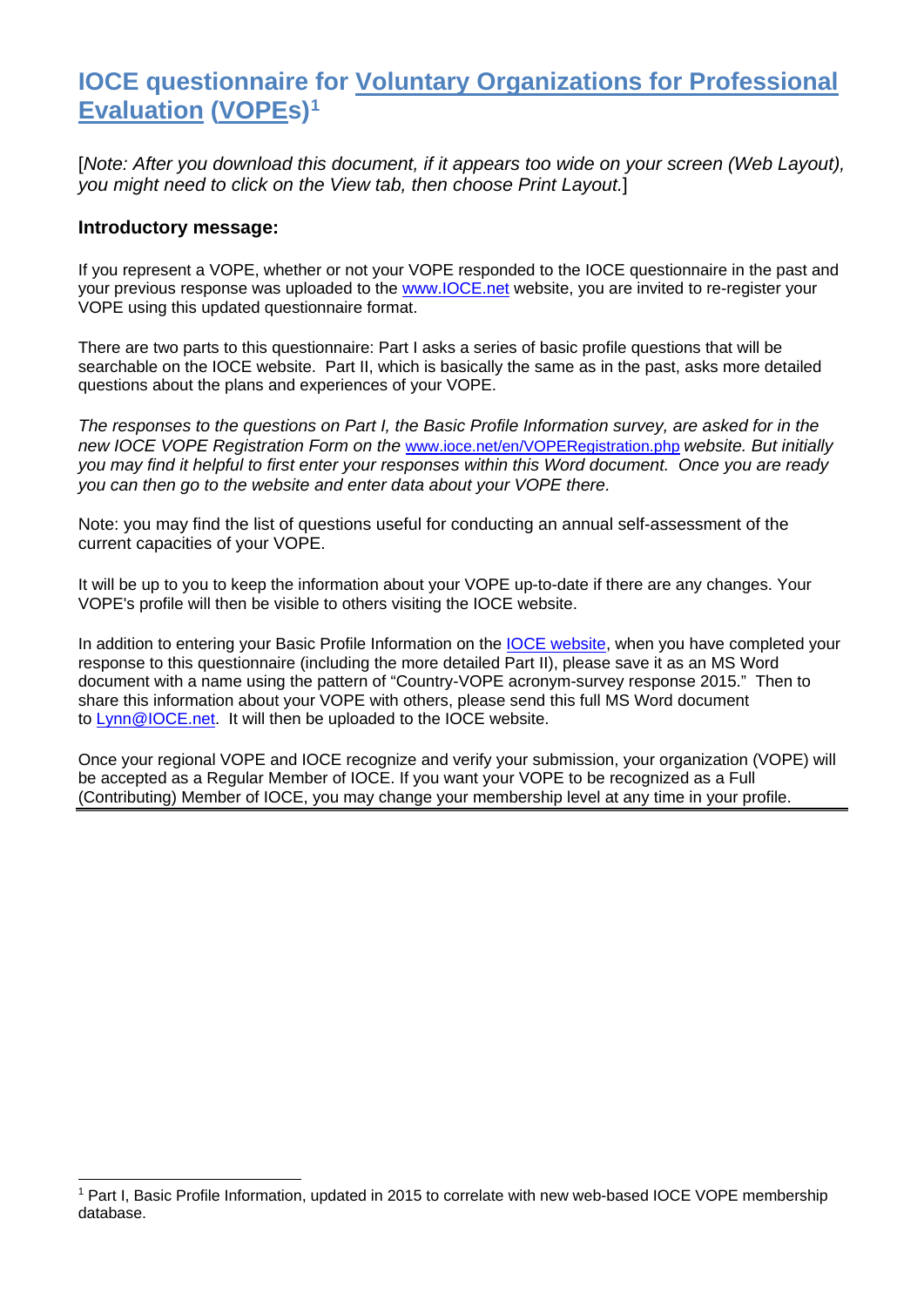# **Part I: Basic Profile Information**

### **Membership level:**

*First of all, do you want your VOPE to be recognized as an Ordinary Member of IOCE, or a Full (Contributing) Member? The advantages of the latter are described at the bottom of the "Instructions for registering VOPE on new IOCE database" document. Even if initially you register as an Ordinary Member, you have the option to upgrade to Full Membership later.*

| <b>Regular Member of IOCE</b>                   |     |
|-------------------------------------------------|-----|
| Full (Contributing) Member of IOCE <sup>2</sup> | ves |

| <b>Somali Development Evaluation</b>                 |
|------------------------------------------------------|
| Association                                          |
| <b>SOMDEA</b>                                        |
| <b>Mahamed Rage</b>                                  |
| profinfuture@yahoo.com                               |
| <b>Mahad Omar</b>                                    |
| tuulojook@gmail.com                                  |
| <b>Luul Hassan</b>                                   |
| luuluwamurjaan@gmail.com                             |
| <b>English</b>                                       |
|                                                      |
|                                                      |
| www.somdea.org                                       |
|                                                      |
| 2013                                                 |
| Informal network<br>1 <sup>1</sup>                   |
| 2. Formal association/society (charter               |
| and bylaws adopted)                                  |
| 1. No                                                |
| Not yet (but we're working on it)<br>2.<br>3.<br>Yes |
| International<br>1 <sub>1</sub>                      |
| Regional (multi-national)<br>2.                      |
| 3.<br><b>National</b>                                |
| Sub-national (e.g. local affiliate)<br>4.            |
|                                                      |
| Somalia                                              |
|                                                      |
|                                                      |
|                                                      |
| To attract more membership, at the                   |
| moment we have a two year grace                      |
| period free membership. After, we are                |
|                                                      |

<span id="page-1-0"></span> $2$  Minimum US\$100 contribution per year requested by IOCE. Instructions for submitting contributions at [http://www.ioce.net/en/applyOrRenew.php.](http://www.ioce.net/en/applyOrRenew.php) You can decide to 'upgrade' your VOPE's membership later. -

<span id="page-1-1"></span><sup>3</sup> **Answers are required for fields in bold and marked \***. Others are optional.

<span id="page-1-2"></span><sup>4</sup> If your VOPE has a generic email address (rather than a personal one) you might want to enter it here, as this will be visible on the IOCE website.

<span id="page-1-3"></span><sup>5</sup> If your VOPE does not already have its own website, but wants to set up its own website as a sub-site within the IOCE website, contact **Lynn@IOCE.net.** This will be an added service available to Full (Contributing) Members of IOCE for an additional charge, typically less expensive than other commercial website platforms.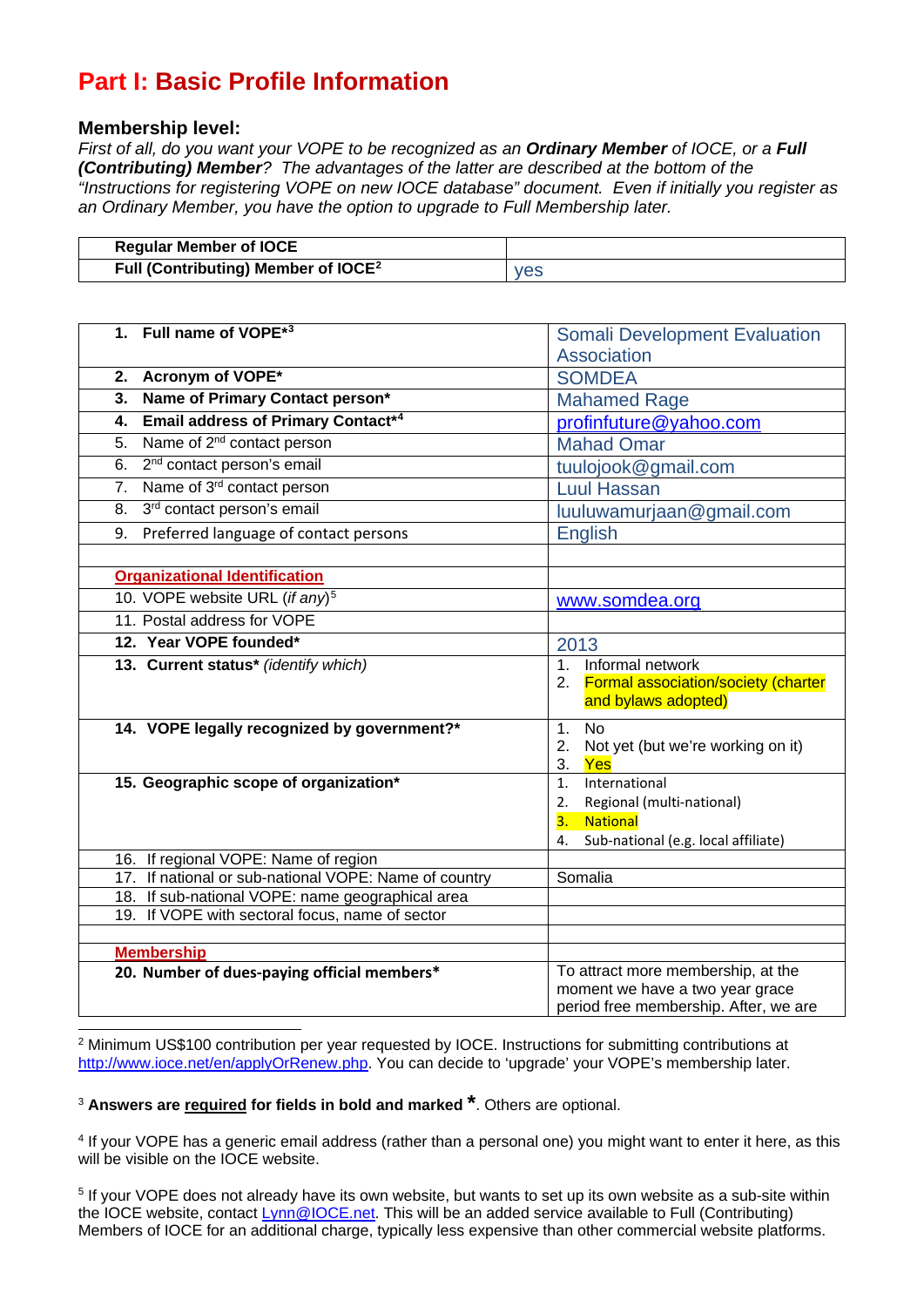|                                                                                                     | planning to charge affordable category-<br>based membership fee            |
|-----------------------------------------------------------------------------------------------------|----------------------------------------------------------------------------|
| 21. Number of non-dues-paying members                                                               |                                                                            |
| 22. Total current number of members*                                                                | 350                                                                        |
| 23. Total on mailing list                                                                           | 350                                                                        |
|                                                                                                     |                                                                            |
| 24. Is your VOPE open to membership by anybody with<br>interest in evaluation?                      | 1.<br>No<br>Yes<br>2.                                                      |
|                                                                                                     |                                                                            |
| 25. Does the membership of your VOPE include specialists in<br>a variety of sectors/ disciplines?   | 1.<br>No<br>Yes<br>2.                                                      |
| 26. Number of VOPE members working in governmental                                                  | 89                                                                         |
| agencies                                                                                            |                                                                            |
| 27. Number of VOPE members working in NGOs/CSOs                                                     | 65                                                                         |
| 28. Number of VOPE members working in academia                                                      | 55                                                                         |
| 29. Number of VOPE members who work in private sector                                               | 45                                                                         |
| (including free-lance consultants)                                                                  |                                                                            |
| 30. Number of VOPE membership who are women                                                         | 110                                                                        |
| 31. Number of VOPE members who are below age of 35 / or                                             | 200                                                                        |
| are new to the evaluation profession                                                                |                                                                            |
|                                                                                                     |                                                                            |
| Leadership<br>32. Name of current president/chairperson                                             | Mahamed Rage, Mahamed                                                      |
| 33. Number of members of board/leadership group                                                     | $\overline{4}$                                                             |
| 34. How active would you judge your VOPE's leadership to                                            | Inactive - we haven't met in over a<br>1.                                  |
| be?*                                                                                                | year                                                                       |
|                                                                                                     | 2. A little active - meet at least                                         |
|                                                                                                     | once/year                                                                  |
|                                                                                                     | 3. Fairly active - meet at least                                           |
|                                                                                                     | quarterly                                                                  |
|                                                                                                     | 4. Quite active - meet monthly                                             |
|                                                                                                     | 5. Very active - creatively organizing                                     |
|                                                                                                     | frequent events to serve our                                               |
|                                                                                                     | members                                                                    |
| 35. Does your VOPE have a paid secretariat?                                                         | 1. No                                                                      |
|                                                                                                     | Yes – part-time<br>2.                                                      |
|                                                                                                     | Yes-full-time<br>3.                                                        |
| 36. Means of communication with members (check all that                                             | <b>Email listserv</b><br>1.                                                |
| apply)                                                                                              | 2. Social media                                                            |
|                                                                                                     | Newsletter<br>3.                                                           |
|                                                                                                     | Website<br>4.                                                              |
|                                                                                                     | 5. Publications                                                            |
|                                                                                                     | Annual report<br>6.                                                        |
|                                                                                                     | Other:<br>7.                                                               |
| 37. Number of newsletters sent during past year<br>38. When was last Annual Report sent to members? | [date]                                                                     |
| 39. Have you used the IOCE VOPE Institutional Capacity                                              | No (at least not yet)<br>1.                                                |
| Toolkit? www.vopetoolkit.ioce.net                                                                   | Yes, but only a little<br>2.                                               |
|                                                                                                     | <b>Yes, extensively</b><br>3.                                              |
|                                                                                                     |                                                                            |
| <b>VOPE Activities</b>                                                                              |                                                                            |
| 40. Purpose and mission of VOPE* (brief description)                                                | Vision: To realize 'an evaluation                                          |
|                                                                                                     | generation' in Somalia, where evaluation                                   |
|                                                                                                     | is used as an evidence tool for learning,<br>decision-making, empowerment, |
|                                                                                                     | accountability, sustainable and inclusive                                  |
|                                                                                                     | growth.                                                                    |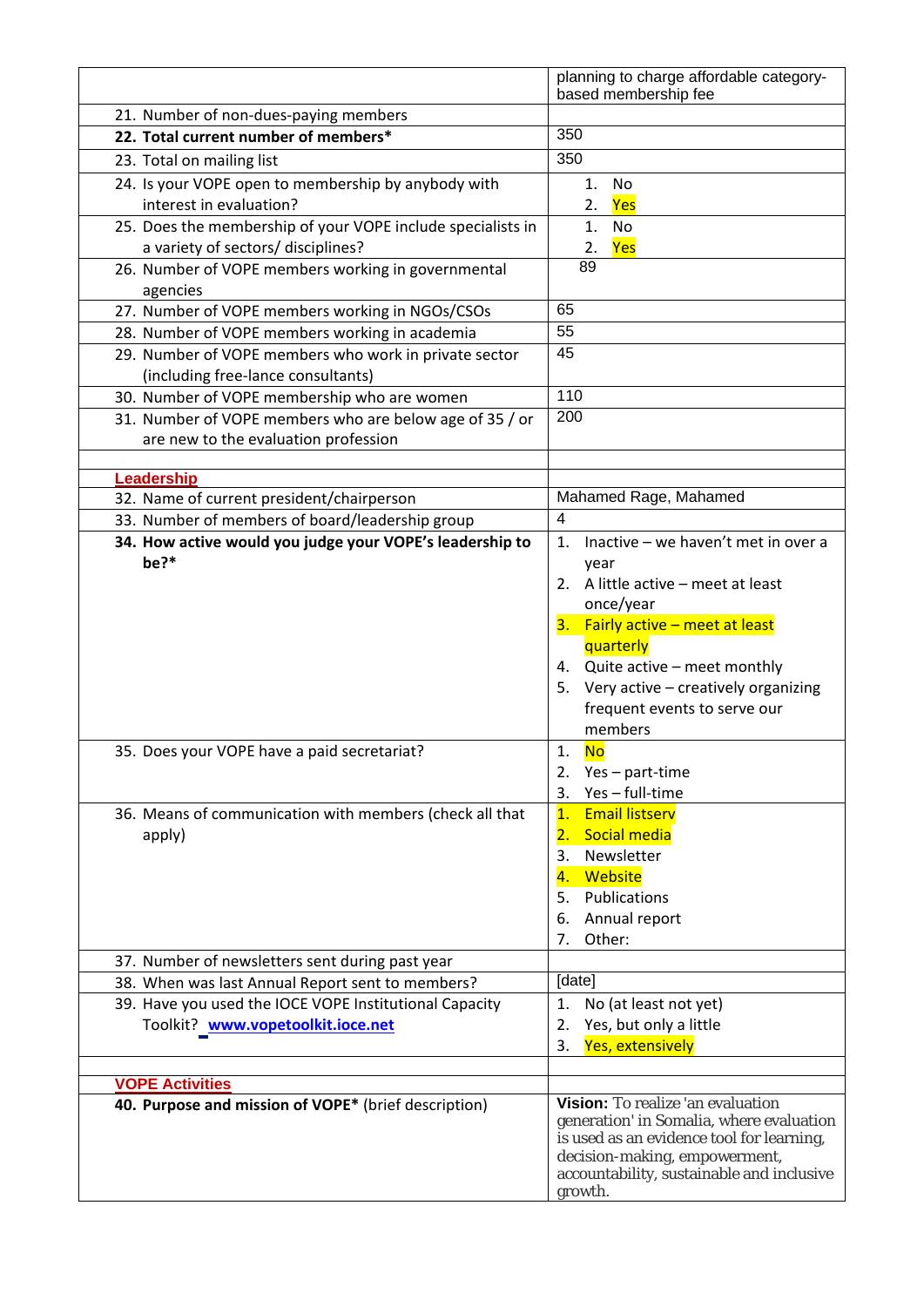|                                                                                                                                               | <b>Mission:</b> Our core mission is to<br>promote M & E culture, theory and<br>practice in Somalia.                                                                                                                                                                                                                                      |
|-----------------------------------------------------------------------------------------------------------------------------------------------|------------------------------------------------------------------------------------------------------------------------------------------------------------------------------------------------------------------------------------------------------------------------------------------------------------------------------------------|
| 41. Recent events or other activities* (brief description)                                                                                    | As part of our p2p advocacy project, we<br>have carried out monitoring and<br>evaluation training for Somali<br>government civil servants and<br>evaluation social marketing campaigns<br>in Somalia.                                                                                                                                    |
| 42. Has your VOPE adapted or developed standards or<br>guidelines?                                                                            | 1 <sub>1</sub><br><b>No</b><br>2.<br>Not yet (but we're working on it)<br>3.<br>Yes                                                                                                                                                                                                                                                      |
| 43. If so, where are they accessible?                                                                                                         | http://somdea.org/?page_id=9897                                                                                                                                                                                                                                                                                                          |
| 44. Methods: Experiences in strengthening skills of<br>individual members, by (for example):                                                  | 1. organizing workshops led by local<br>experts;<br>2. organizing webinars with<br>international speakers;<br>designing and delivering e-learning<br>3.<br>programmes;<br>4. administering mentoring<br>programmes<br>Other: Public sector monitoring and<br>5.<br>evaluation and building national<br>monitoring and evaluation systems |
|                                                                                                                                               |                                                                                                                                                                                                                                                                                                                                          |
| <b>VOPE Affiliations</b>                                                                                                                      |                                                                                                                                                                                                                                                                                                                                          |
| 45. Is this VOPE is an institutional member of any regional or<br>international network?                                                      | 1.<br>No<br>Yes<br>2.                                                                                                                                                                                                                                                                                                                    |
| 46. If so, name (acronym) of regional/international                                                                                           | <b>East African Evaluation Network</b>                                                                                                                                                                                                                                                                                                   |
| network(s)                                                                                                                                    |                                                                                                                                                                                                                                                                                                                                          |
| 47. Has your VOPE participated in a P2P or Innovation                                                                                         | 1.<br>No                                                                                                                                                                                                                                                                                                                                 |
| Challenge grant-supported project in the past?                                                                                                | Yes<br>2.                                                                                                                                                                                                                                                                                                                                |
| 48. If so, what year?                                                                                                                         | 2014                                                                                                                                                                                                                                                                                                                                     |
| 49. With what VOPEs/other organizations did you partner?                                                                                      | none                                                                                                                                                                                                                                                                                                                                     |
|                                                                                                                                               |                                                                                                                                                                                                                                                                                                                                          |
| <b>Advocacy for Enabling Environment for Evaluation</b>                                                                                       |                                                                                                                                                                                                                                                                                                                                          |
| 50. Has your VOPE advocated for and influenced<br>governmental evaluation policies and systems? (If so,<br>please describe in Part II below.) | No, it is not within the scope of our<br>1.<br>VOPE to address governmental<br>policies<br>Not yet, but we're working on it<br>2.<br>Yes, but in a modest way<br>3.<br>Yes, in a significant way<br>4.                                                                                                                                   |
| 51. Does your government have a National Evaluation Policy                                                                                    | 3.<br>No                                                                                                                                                                                                                                                                                                                                 |
| (for conducting and using evaluations)?                                                                                                       | Coming - NEP in process of being<br>4.<br>developed and approved<br>5. Yes - but dispersed among<br>ministries<br>Yes - one over-all policy<br>6.                                                                                                                                                                                        |
| 52. Has your VOPE partnered with parliamentarians in your                                                                                     | No (at least not yet)<br>1.                                                                                                                                                                                                                                                                                                              |
| country?                                                                                                                                      | Yes, a little<br>2.<br>3.<br>Yes, actively                                                                                                                                                                                                                                                                                               |
| 53. Have you used the Advocacy Toolkit available                                                                                              | No (at least not yet)<br>1.                                                                                                                                                                                                                                                                                                              |
| at www.mymande.org/evalpartners/advoactytoolkit?                                                                                              | Yes, but only a little<br>2.                                                                                                                                                                                                                                                                                                             |
|                                                                                                                                               | Yes, extensively<br>3.                                                                                                                                                                                                                                                                                                                   |
|                                                                                                                                               |                                                                                                                                                                                                                                                                                                                                          |
| EvalYear (2015)                                                                                                                               |                                                                                                                                                                                                                                                                                                                                          |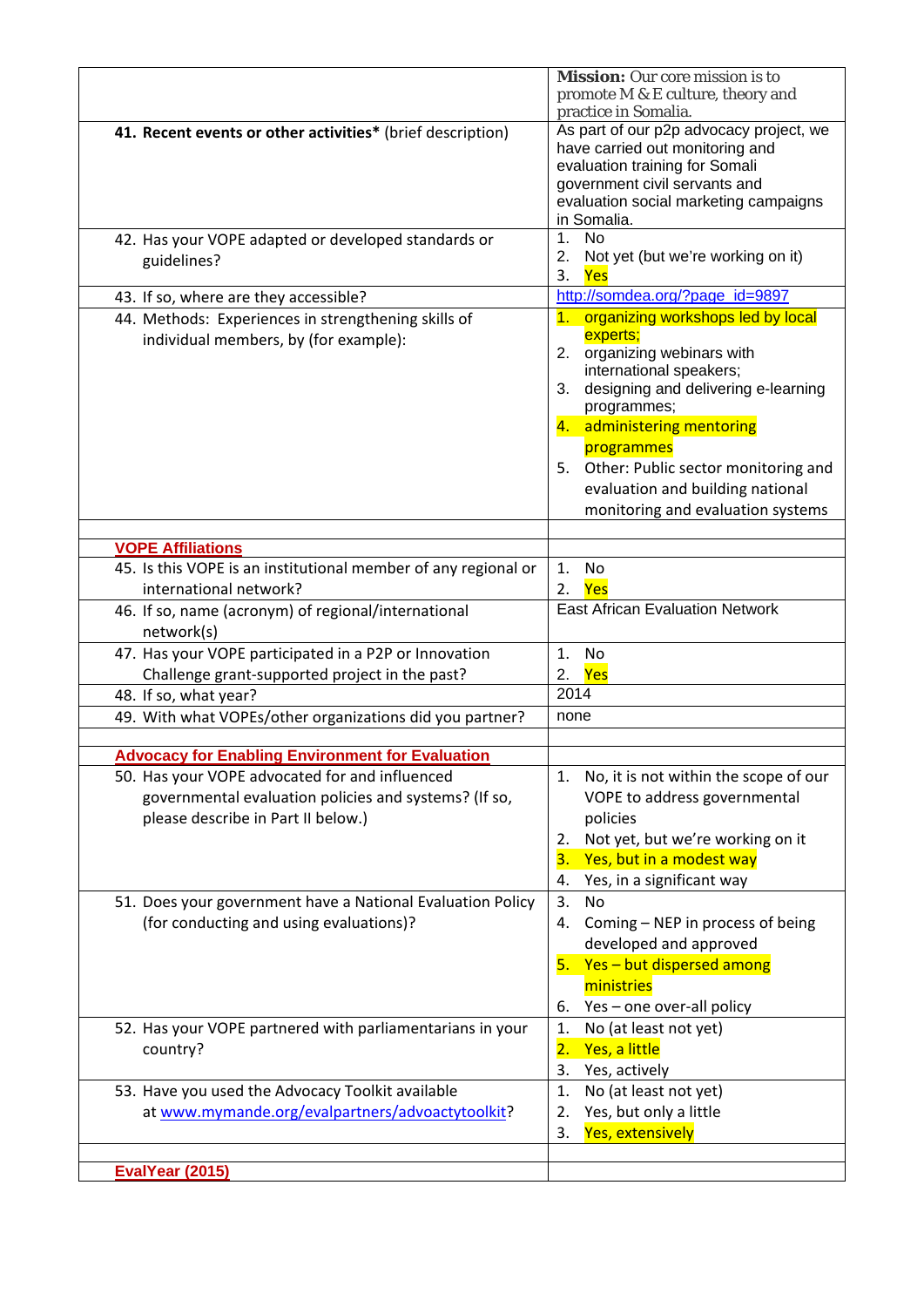| 54. Is your VOPE planning any special events to                | No<br>1.                                                        |
|----------------------------------------------------------------|-----------------------------------------------------------------|
| commemorate the International Year of Evaluation? <sup>6</sup> | Yes                                                             |
| 55. If so, briefly describe:                                   | We have already declared national<br>evaluation year in Somalia |
| 56. On what dates?                                             | April 2015                                                      |
| 57. Has your national government made a declaration            | <b>No</b>                                                       |
| regarding EvalYear?                                            | $2_{-}$<br>Yes                                                  |
| 58. Have one or more Civil Society Organizations made          | <b>No</b><br>1.                                                 |
| declarations regarding EvalYear?                               | 2.<br><b>Yes</b>                                                |
|                                                                |                                                                 |
| <b>Research Consent</b>                                        |                                                                 |
| 59. Do you consent to being contacted in the future for        | $\mathbf 1$ .<br>No                                             |
| research studies that may help to improve services to          | 2.<br><b>Yes</b>                                                |
| the network of VOPEs? (Selecting "yes" merely indicates        |                                                                 |
| your willingness to be contacted. You are not obligated        |                                                                 |
| to participate in any study.)                                  |                                                                 |
|                                                                |                                                                 |
| 60. Date this information was submitted/updated*               | 13/06/2015                                                      |

*You are also invited to respond to the more detailed questions in the longer questionnaire below.* 

*Note: Part II has not changed from the former version of the IOCE-VOPE survey questionnaire, with the exception of the Additional Basic ID Information and Evaluation Culture. While you could simply copy what you submitted previously in response to the rest of the questions in Part II, it would be a good idea to update this information.*

*This entire Word document should then be saved with a title like "name of your country/region acronym of VOPE - Survey Response 2015". Please send to [Lynn@IOCE.net.](mailto:Lynn@IOCE.net) It will then be posted to the [www.IOCE.net](http://www.ioce.net/) website where such survey responses from VOPEs around the world can be seen. If your VOPE has a logo, you are welcome to send it to Lynn as well.*

*Any questions for clarification can be addressed to [Lynn@IOCE.net.](mailto:Lynn@IOCE.net)*

j

<span id="page-4-0"></span><sup>&</sup>lt;sup>6</sup> If so, please also enter your planned event at [https://evalyear.crowdmap.com.](https://evalyear.crowdmap.com/)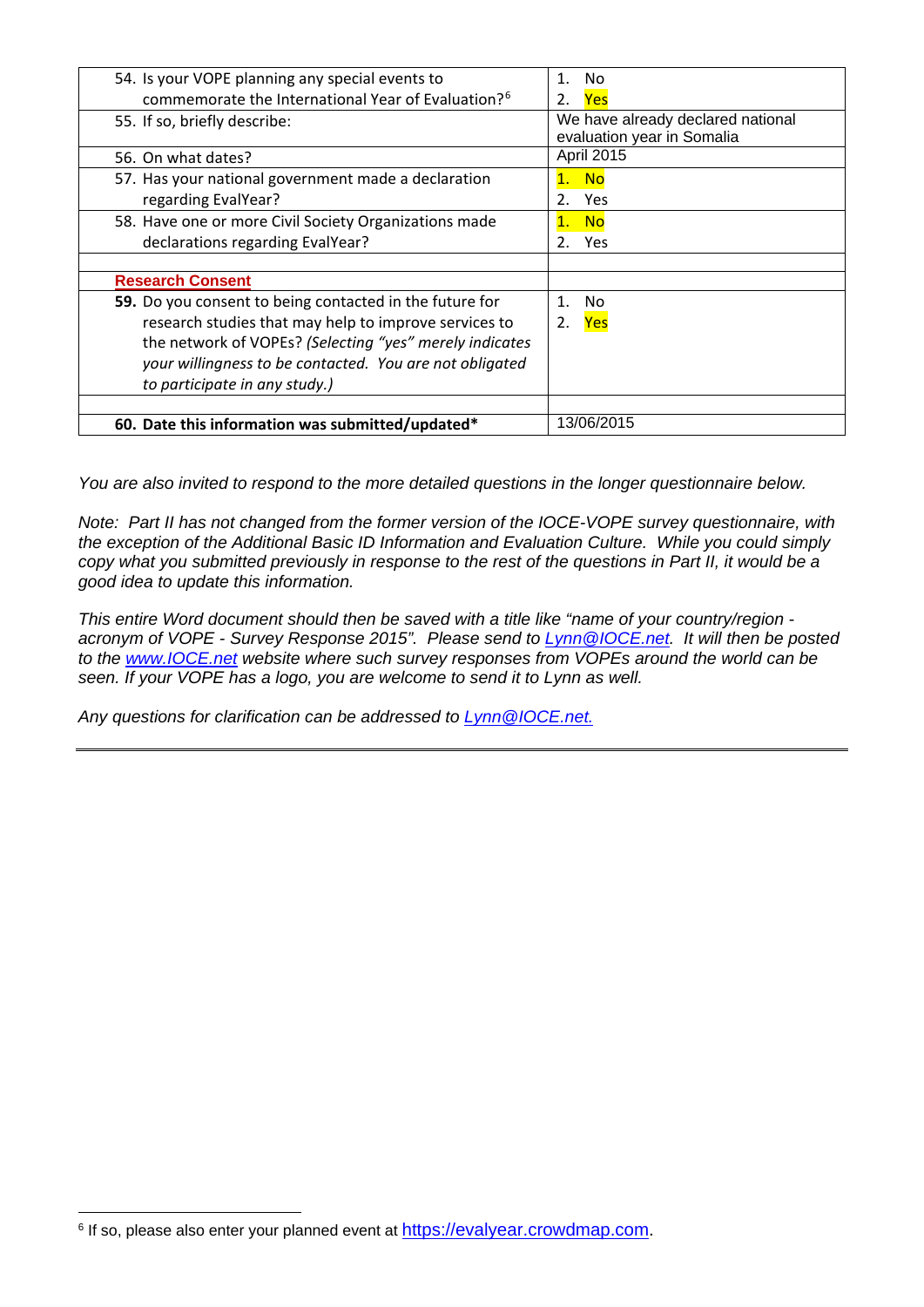## **Part II. Expanded information on VOPE's experience with Evaluation Capacity Building**

### **Additional basic ID information**:

|         | A. Physical/Postal address of VOPE                                                                | NUMBER 204, SIIGAALE DISTRICT,<br>MOGADISHO; SOMALIA |
|---------|---------------------------------------------------------------------------------------------------|------------------------------------------------------|
| В.      | Phone number                                                                                      | Tell: +252617164569                                  |
| C.      | Is your VOPE supported by external funding?                                                       | No / Yes                                             |
|         | D. If so, please name the external funding                                                        |                                                      |
|         | source(s).                                                                                        |                                                      |
|         |                                                                                                   |                                                      |
|         | <b>Evaluation culture:</b>                                                                        |                                                      |
|         | A. How prevalently would you say evaluations are                                                  | Minimum, evaluation skills,                          |
|         | commissioned and used by the government of                                                        | understanding and knowledge is limited               |
|         | your country?                                                                                     | and scarce                                           |
|         | B. How prevalently are evaluations commissioned                                                   | Limited                                              |
|         | and used by donors of programs in your                                                            |                                                      |
|         | country?                                                                                          |                                                      |
| $C_{1}$ | How prevalently are evaluations commissioned                                                      | <b>Minimum</b>                                       |
|         | and used by NGOs and CSOs?                                                                        | None that we are aware of.                           |
|         | D. Has there been a more thorough study of the<br>evaluation culture and capacity in your country |                                                      |
|         | along the lines of the above questions, or                                                        |                                                      |
|         | otherwise? If so, please cite the reference of                                                    |                                                      |
|         | such a study and the URL where it is accessible.                                                  |                                                      |
|         | E. Approximately what proportion of the number                                                    | About 1000 people                                    |
|         | of persons who conduct evaluations in your                                                        |                                                      |
|         | country do you estimate are members of your                                                       |                                                      |
|         | VOPE?                                                                                             |                                                      |
| F.      | What reasons do you guess other evaluators                                                        | Not aware of                                         |
|         | have not yet chosen to participate in activities                                                  |                                                      |
|         | of your VOPE?                                                                                     |                                                      |

*[The rest of Part II is the same as in the questionnaire used since 2012.]*

| 1. Background: Please provide<br>a brief history of the formation of<br>this organization (VOPE).<br>1.1 Who were/are the key<br>players?<br>1.2 How many members do you<br>have on your governing board/<br>committee?<br>1.3 What are the main existing<br>strengths that your VOPE is<br>trying to capitalize on?<br>1.4 What are the main<br>challenges that your VOPE is<br>trying to address? | SOMDEA was established in 2013 as loose and an informal network of<br>individuals interested in evaluation. However, the organization was<br>formally constituted in February 2014 and legally registered or recognized<br>by the Federal Republic of Somalia.<br>We have four governing board members in the organization.<br>Our VOPE has strong links and networks among the government, we<br>wish to capitalize on this to promote a national evaluation capacity.<br>Our main challenge is lack of finances and funding. Currently, we rely on<br>our pockets to finance the daily activities of the organization. |
|-----------------------------------------------------------------------------------------------------------------------------------------------------------------------------------------------------------------------------------------------------------------------------------------------------------------------------------------------------------------------------------------------------|--------------------------------------------------------------------------------------------------------------------------------------------------------------------------------------------------------------------------------------------------------------------------------------------------------------------------------------------------------------------------------------------------------------------------------------------------------------------------------------------------------------------------------------------------------------------------------------------------------------------------|
| 2. Organizational motivation:<br>What were/are the driving forces<br>of the VOPE and its historical<br>development?                                                                                                                                                                                                                                                                                 | We are strongly motivated by the potential of using evaluation as a tool to<br>rebuild our war-torn country!                                                                                                                                                                                                                                                                                                                                                                                                                                                                                                             |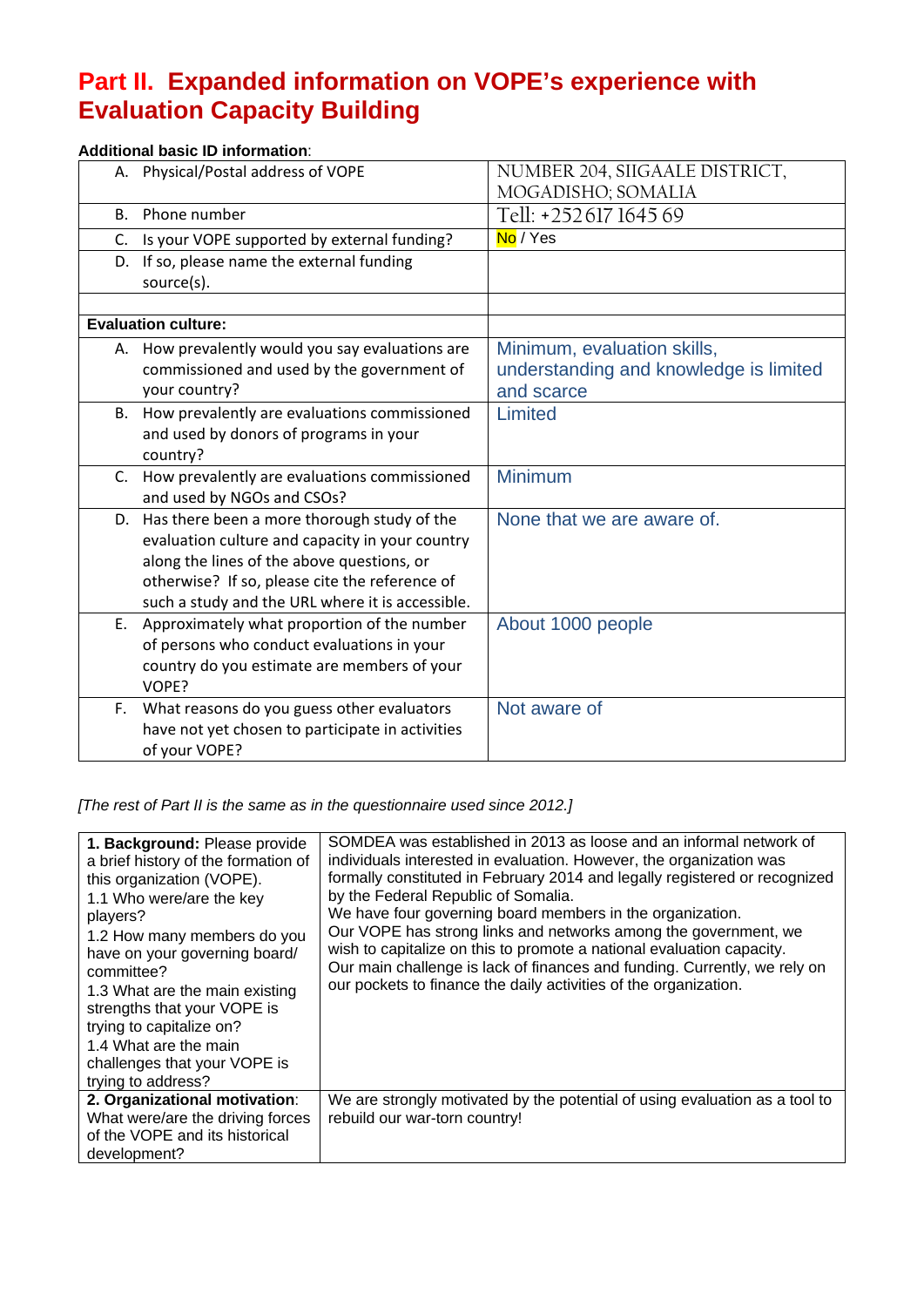| 3. Evaluation Capacity                                  | Public sector monitoring and evaluation for Somali civil servants        |
|---------------------------------------------------------|--------------------------------------------------------------------------|
| Building <sup>7</sup> : What has your                   | Evaluation social marketing campaigns                                    |
| VOPE done to promote                                    |                                                                          |
| evaluation (M&E) capacity?                              |                                                                          |
| 4. Context / target entities:                           | Our target clients are government organizations, civil society and women |
| More specifically, who are the                          | and youth organizations, and educational institutions.                   |
| persons or institutions your                            |                                                                          |
| organization seeks to influence                         |                                                                          |
| (to strengthen evaluation<br>capacity)? For example:    |                                                                          |
| 4.1 Technical capacities to                             |                                                                          |
| supply quality evaluations,                             |                                                                          |
| partnering with experts,                                |                                                                          |
| local universities or others                            |                                                                          |
| to provide training for                                 |                                                                          |
| members, etc.;                                          |                                                                          |
| 4.2 Strengthening VOPE                                  |                                                                          |
| organizational capacity                                 |                                                                          |
| itself;                                                 |                                                                          |
| 4.3 Enhancing the enabling                              |                                                                          |
| environment for evaluation,                             |                                                                          |
| including strengthening the                             |                                                                          |
| demand for and use of                                   |                                                                          |
| evaluations by policy                                   |                                                                          |
| makers;<br>4.4 Influencing governmental                 |                                                                          |
| policies related to                                     |                                                                          |
| evaluation, evaluation                                  |                                                                          |
| designs and                                             |                                                                          |
| implementation of M&E                                   |                                                                          |
| systems, etc.                                           |                                                                          |
| 5. Public accountability: Is                            | We are building partnerships with government institutions to carry out   |
| your VOPE helping to                                    | this important task.                                                     |
| strengthen oversight and                                |                                                                          |
|                                                         |                                                                          |
| transparency of government                              |                                                                          |
| programs? If so, in what ways?                          |                                                                          |
| Can you share any success                               |                                                                          |
| stories of evaluators or others                         |                                                                          |
| promoting public accountability?                        |                                                                          |
| 6. More specifically, what are                          | Our core evaluation advocacy focus areas include but not limited to the  |
| some of the key themes for                              | following:                                                               |
| which you advocate? For                                 | Promote the demand for evaluation by government and civil society        |
| example, are you promoting                              | organizations                                                            |
| issues related to cultural                              |                                                                          |
| sensitivity, equity, social justice,                    | Promote the supply of evaluation knowledge and expertise by              |
| empowerment, transformation,                            | developing the evaluation capacity of youth, women and disadvantaged     |
| gender, environment, poverty?                           | members of society                                                       |
| If so, please describe or attach<br>relevant documents. | Use evaluation to plan and implement national development goals          |
|                                                         | thereby reducing poverty, inequality, unemployment, conflict and other   |
|                                                         | socio-economic problems that our country is facing.                      |
| 7. Methods: Experiences in                              | We are planning to conduct some if not all of these soon.                |
| strengthening skills of individual                      |                                                                          |
| members, by (for example):                              |                                                                          |
| organizing workshops led by                             |                                                                          |
| local experts;                                          |                                                                          |
| organizing webinars with                                |                                                                          |
| international speakers;                                 |                                                                          |
| designing and delivering e-                             |                                                                          |
| learning programmes;<br>administering mentoring         |                                                                          |

<span id="page-6-0"></span> $7$  By evaluation capacity we refer to the capacity of individuals to produce credible and useful evaluations (supply side), but also to institutional capacities to call for (demand side) and utilize evaluations. j